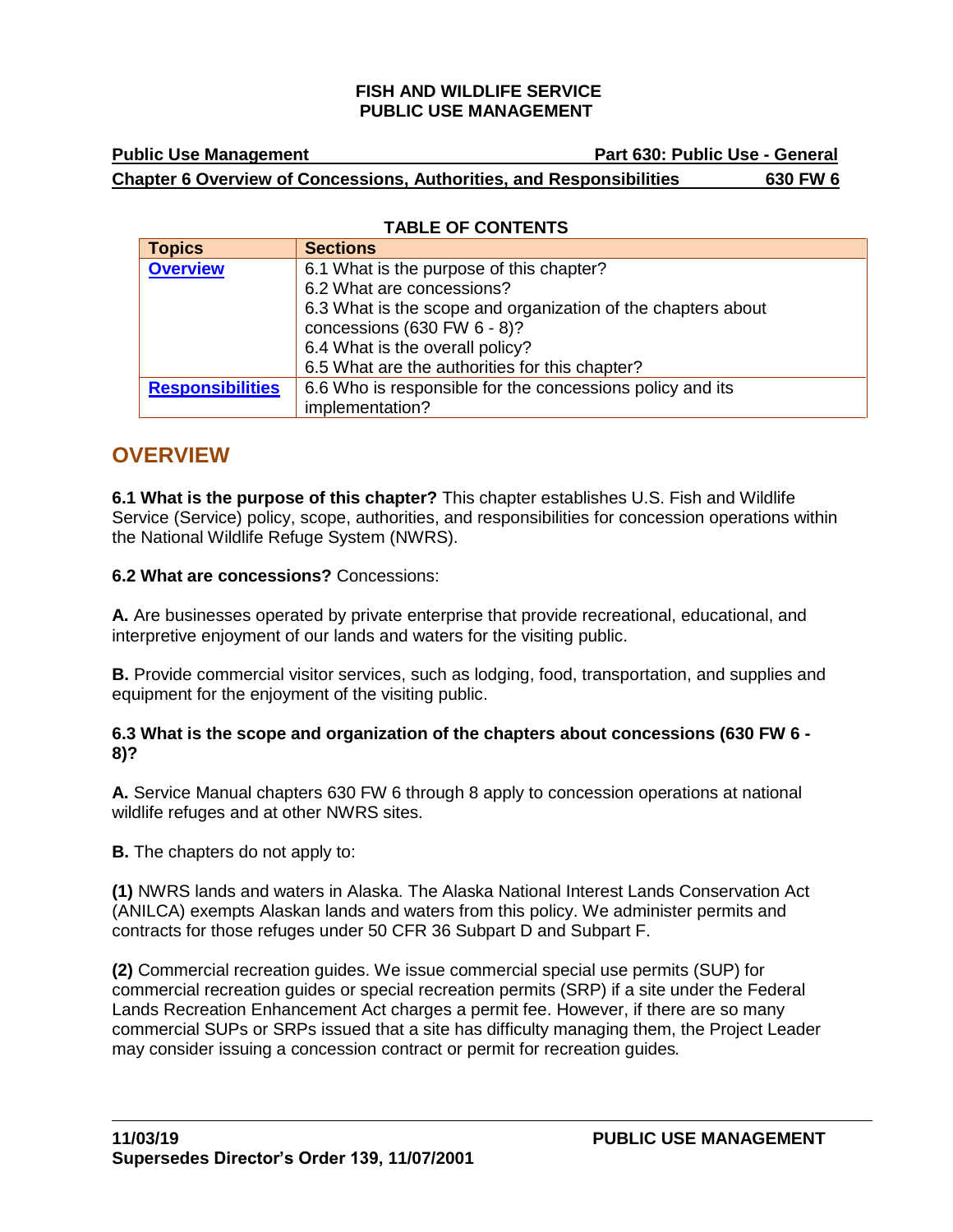## **Public Use Management Part 630: Public Use - General Chapter 6 Overview of Concessions, Authorities, and Responsibilities 630 FW 6**

**C.** In addition to this chapter, which provides an overview of concessions, our concessions policy also includes:

**(1)** 630 FW 7, Soliciting and Awarding Concession Contracts, and

**(2)** 630 FW 8, Administering Concessions.

### **6.4 What is the overall policy?**

**A.** Project Leaders may allow concession contracts to provide or enhance appropriate and compatible wildlife-dependent recreation and other activities detailed in the National Wildlife Refuge System Improvement Act of 1997.

**B.** We allow private businesses to provide and operate facilities and services to accommodate visitors.

**C.** We offer concessions only where visitation is sufficient for a sustainable venture, where they will have minimal impact on refuge wildlife resources, and where additional recreational opportunities will enhance the visitor's appreciation of the Refuge System.

**D.** We generally require some capital investment by the concessionaire for structures, boat docks, boats, etc., as approved in advance by the Project Leader.

**E.** Obtaining revenue from concessions is never as important to the Service as the refuge objectives of protecting wildlife resources and providing necessary and appropriate services for visitors at reasonable rates.

### **6.5 What are the authorities for this chapter?**

**A.** National Wildlife Refuge System Administration Act of 1966, as amended by the National Wildlife Refuge System Improvement Act of 1997 (16 U.S.C. 668dd-668ee).

**B.** Refuge Recreation Act of 1962 (16 U.S.C. 460k-460k-3).

**C.** Refuge Revenue Sharing Act (16 U.S.C. 715s).

**D.** Regulations on Concessions – General Provisions (50 CFR Part 25.61).

# <span id="page-1-0"></span>**RESPONSIBILITIES**

**6.6 Who is responsible for the concessions policy and its implementation?** See Table 6-1.

| <b>I ADIE 0-1 RESPONSIDINIES TOI CONCESSIONS</b> |                                                                    |  |
|--------------------------------------------------|--------------------------------------------------------------------|--|
| These employees                                  | Are responsible for                                                |  |
| A. The Director                                  | Approving or declining to approve our national concessions policy. |  |

# **Table 6-1 Responsibilities for Concessions**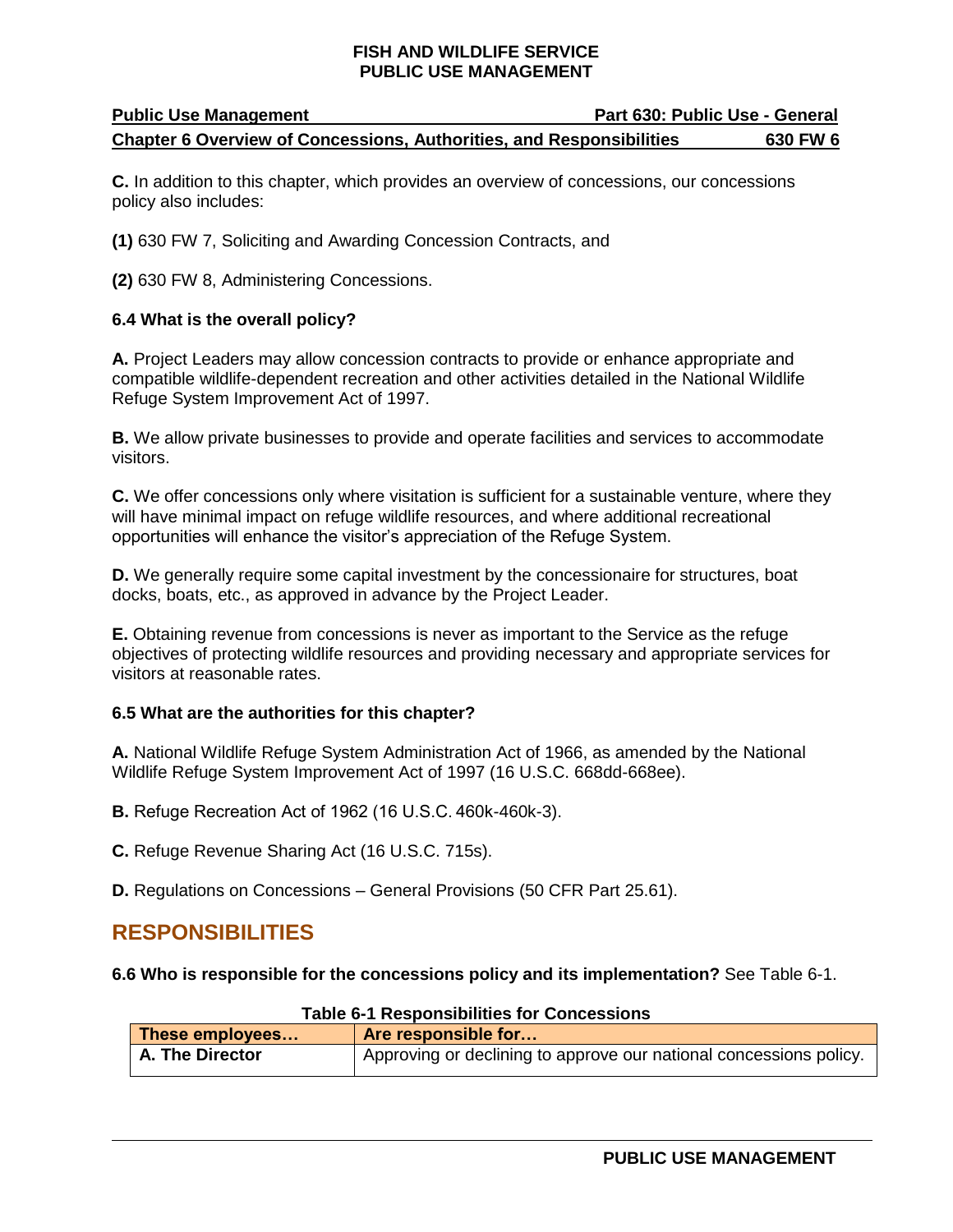# **Public Use Management Public Use - General Chapter 6 Overview of Concessions, Authorities, and Responsibilities 630 FW 6**

| These employees                                                                        | Are responsible for                                                                                                                                                          |
|----------------------------------------------------------------------------------------|------------------------------------------------------------------------------------------------------------------------------------------------------------------------------|
| <b>B. The Chief - NWRS</b>                                                             | (1) Developing and updating Service policy on concessions; and                                                                                                               |
|                                                                                        | (2) Providing staff who oversee concession management at the<br>national level to:                                                                                           |
|                                                                                        | (a) Maintain national consistency in the concession<br>program;                                                                                                              |
|                                                                                        | (b) Develop strategies for requesting legislation related to<br>concessions;                                                                                                 |
|                                                                                        | (c) Establish general standards for paying the Service<br>franchise fees; and                                                                                                |
|                                                                                        | (d) Oversee allocation of funds to Assistant Regional<br>Directors (ARD) – NWRS for cost recovery of necessary<br>expenses associated with prior year concession revenues.   |
| <b>C. The Chief, NWRS</b>                                                              | (1) Keeping this chapter up-to-date;                                                                                                                                         |
| <b>Division of Visitor</b>                                                             |                                                                                                                                                                              |
| <b>Services and</b><br><b>Communications</b>                                           | (2) Providing national expertise and guidance to Regional and field<br>staff on concession management and operations; and                                                    |
|                                                                                        | (3) Consulting with Solicitors, as needed, on the interpretation of<br>law, regulations, and policies related to concessions.                                                |
| D. The Chief, NWRS<br><b>Division of Budget,</b><br>Performance, &<br><b>Workforce</b> | Allocating funds to ARDs - NWRS for cost recovery of necessary<br>expenses associated with prior year concession revenues.                                                   |
| <b>E. Regional Directors</b>                                                           | (1) Approving plans to solicit concessions and approving<br>concession contract awards in their Regions;                                                                     |
|                                                                                        | (2) Maintaining consistency in the concession program within the<br>Regions and with national policy and guidance; and                                                       |
|                                                                                        | (3) Approving in writing any sale or transfer of interest to another<br>party, or placing appropriate conditions on any approval with input<br>from the Contracting Officer. |
| F. Assistant Regional                                                                  | (1) Approving concession operations by:                                                                                                                                      |
| <b>Directors, NWRS (ARDs</b><br>– NWRS)                                                | (a) Working with the Project Leader and Concession<br>Manager to prepare a prospectus (solicitation of offers),                                                              |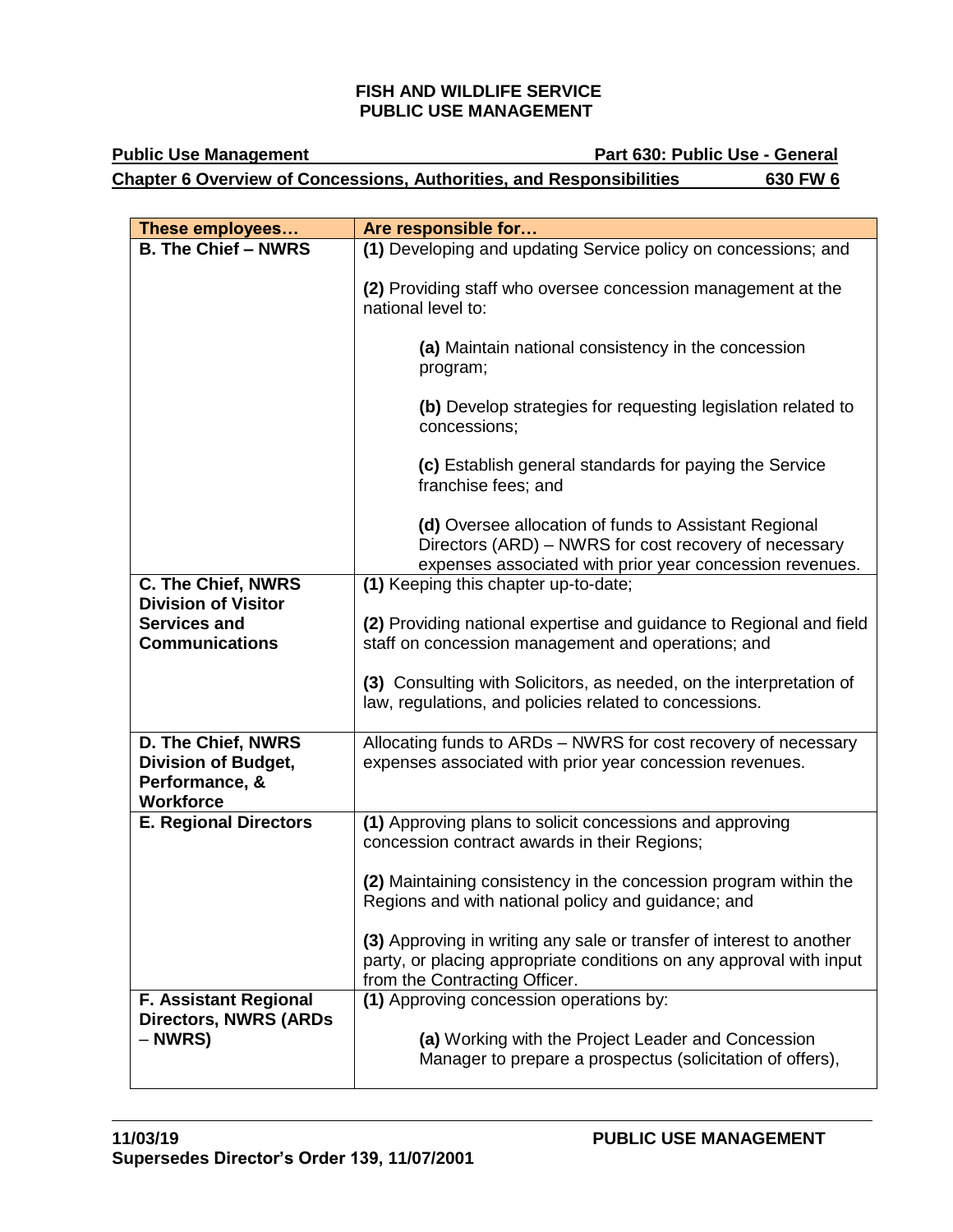| <b>Public Use Management</b>                                                            |                 | Part 630: Public Use - General                                                                                                                              |
|-----------------------------------------------------------------------------------------|-----------------|-------------------------------------------------------------------------------------------------------------------------------------------------------------|
| <b>Chapter 6 Overview of Concessions, Authorities, and Responsibilities</b><br>630 FW 6 |                 |                                                                                                                                                             |
|                                                                                         |                 |                                                                                                                                                             |
|                                                                                         | These employees | Are responsible for                                                                                                                                         |
|                                                                                         |                 | (b) Reviewing proposals, and                                                                                                                                |
|                                                                                         |                 | (c) Selecting the best offer based on established criteria;                                                                                                 |
|                                                                                         |                 | (2) Sending proposed contracts to the Regional Solicitor's Office<br>for review before contract award;                                                      |
|                                                                                         |                 | (3) After receiving approval from the Regional Director and the<br>Solicitor on the proposed contract, working with a Contracting<br>Officer to award them; |
|                                                                                         |                 | (4) Overseeing concession contracts within the Regions;                                                                                                     |
|                                                                                         |                 | (5) Signing modifications to concession contracts and substantive<br>administrative documents; and                                                          |
|                                                                                         |                 | (6) Ensuring that funds allocated by Headquarters for cost<br>recovery of necessary expenses are disbursed to the appropriate                               |

field stations.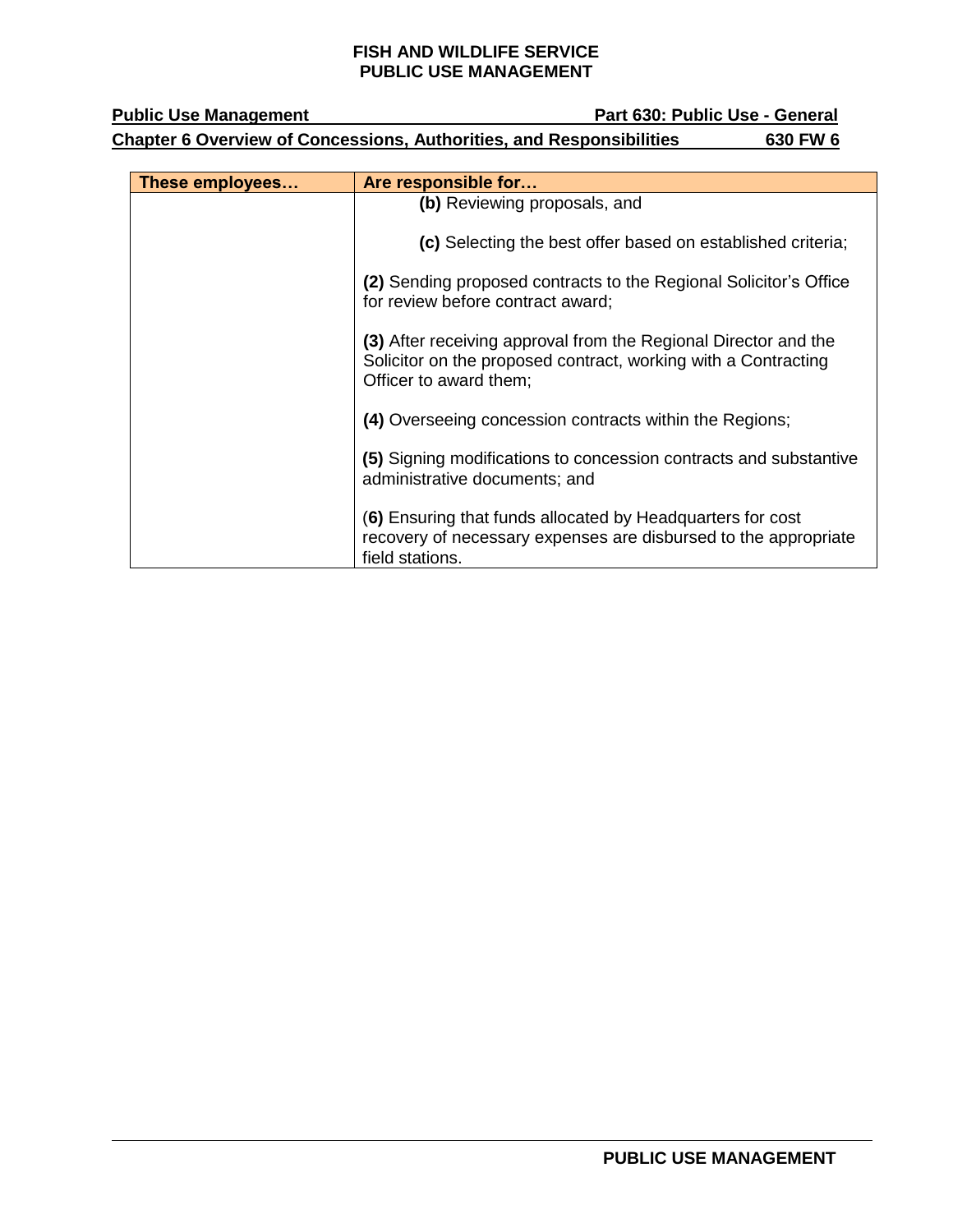| <b>Public Use Management</b>                                                | Part 630: Public Use - General |  |
|-----------------------------------------------------------------------------|--------------------------------|--|
| <b>Chapter 6 Overview of Concessions, Authorities, and Responsibilities</b> | 630 FW 6                       |  |

| These employees           | Are responsible for                                                                                                                                                                                                            |
|---------------------------|--------------------------------------------------------------------------------------------------------------------------------------------------------------------------------------------------------------------------------|
| <b>G. Project Leaders</b> | (1) Serving as the Concession Manager or assigning and<br>supervising a Concession Manager (see section 6.6H);                                                                                                                 |
|                           | (2) Ensuring any proposed concession(s) on his/her duty station is<br>appropriate and compatible with the mission of the site;                                                                                                 |
|                           | (3) Performing National Environmental Policy Act (NEPA) reviews<br>for proposed concessions;                                                                                                                                   |
|                           | (4) Ensuring concessions comply with our Environmental<br>Management Program. The objectives of the Environmental<br>Management Program are to:                                                                                |
|                           | (a) Protect human health and environment;                                                                                                                                                                                      |
|                           | (b) Incorporate best management practices in a<br>concessionaire's operation, construction, maintenance,<br>acquisition, provision of visitor services, and other activities<br>under the concession contract; and             |
|                           | (c) Account for all concessionaire activities that have<br>potential environmental impacts (e.g., using recycled<br>products, using environmentally sensitive materials, battery<br>powered vs. gasoline powered engines); and |
|                           | (5) Depositing all net receipts from concession revenues into the<br>Service's Refuge Revenue Sharing account.                                                                                                                 |